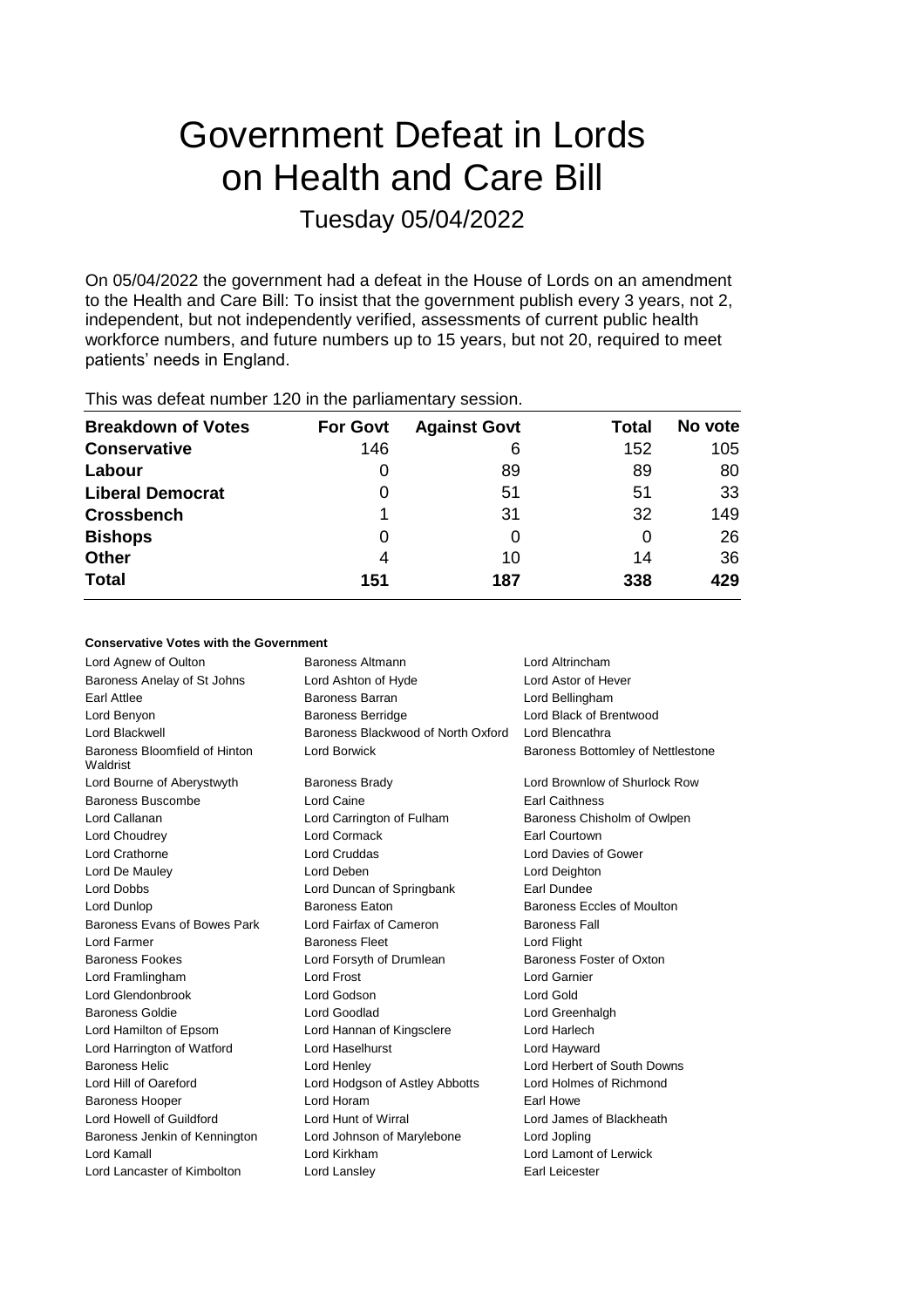| Lord Leigh of Hurley          | Lord Lexden                   | Lord Lilley         |
|-------------------------------|-------------------------------|---------------------|
| Earl Lindsay                  | Lord Lingfield                | Lord Mancro         |
| <b>Baroness Manzoor</b>       | Lord McInnes of Kilwinning    | Lord McLoug         |
| <b>Baroness Meyer</b>         | Baroness Morgan of Cotes      | Lord Moynih         |
| Lord Naseby                   | <b>Baroness Neville-Rolfe</b> | <b>Baroness No</b>  |
| <b>Lord Northbrook</b>        | Lord Norton of Louth          | Lord Offord         |
| Lord Parkinson of Whitley Bay | Lord Patten                   | <b>Baroness Pe</b>  |
| <b>Lord Pickles</b>           | <b>Baroness Pidding</b>       | Lord Popat          |
| Lord Porter of Spalding       | Lord Price                    | Lord Randall        |
| Lord Ranger                   | Lord Robathan                 | <b>Baroness Sa</b>  |
| <b>Lord Sandhurst</b>         | Lord Sassoon                  | <b>Baroness Sa</b>  |
| Baroness Scott of Bybrook     | <b>Baroness Seccombe</b>      | <b>Baroness Sh</b>  |
| Lord Sherbourne of Didsbury   | Lord Smith of Hindhead        | Lord Spence         |
| <b>Baroness Stedman-Scott</b> | Lord Sterling of Plaistow     | <b>Lord Stewart</b> |
| Baroness Stowell of Beeston   | Lord Suri                     | Lord Taylor o       |
| Lord Tugendhat                | Lord Udny-Lister              | <b>Baroness Ve</b>  |
| <b>Baroness Verma</b>         | Lord Wakeham                  | Lord Wasser         |
| Lord Wei                      | Lord Wharton of Yarm          | Lord Whitby         |
| <b>Lord Willetts</b>          | Baroness Williams of Trafford | Lord Wolfsor        |
| Lord Young of Cookham         | Viscount Younger of Leckie    |                     |
|                               |                               |                     |

**Conservative Votes against the Government**

Baroness Hodgson of Abinger Baroness Newlove Lord Ribeiro

**Labour Votes with the Government**

### **Labour Votes against the Government**

Lord Bach **Lord Bassam of Brighton** Baroness Billingham Baroness Blake of Leeds Baroness Blower Correct Lord Blunkett Lord Boateng Lord Bradley Lord Brooke of Alverthorpe Lord Browne of Ladyton Lord Campbell-Savours Lord Cashman Baroness Chakrabarti **Viscount Chandos Lord Clark of Windermere** Lord Coaker Lord Collins of Highbury Baroness Corston Lord Davidson of Glen Clova Lord Davies of Brixton Baroness Donaghy Baroness Drake Lord Dubs Lord Foulkes of Cumnock Lord Glasman Baroness Golding Lord Grantchester Lord Grocott **Lord Hacking** Lord Hacking **Lord Hain** Lord Harris of Haringey **Baroness Hayman of Ullock** Baroness Hayter of Kentish Town Baroness Healy of Primrose Hill Lord Hendy **Baroness Henig** Baroness Henig Lord Howarth of Newport Lord Hunt of Kings Heath Baroness Jay of Paddington Lord Jordan Lord Kennedy of Southwark Lord Khan of Burnley Baroness Kingsmill **Baroness Lawrence of Clarendon** Lord Layard Lord Liddle Lord Lipsey Baroness Lister of Burtersett Lord Maxton Lord McAvoy Lord McConnell of Glenscorrodale Baroness McIntosh of Hudnall Lord McNicol of West Kilbride Baroness Merron Lord Monks Baroness Morgan of Huyton Lord Murphy of Torfaen Baroness Nye **Baroness Osamor** Baroness Osamor **Lord Parekh** Lord Pendry Baroness Pitkeathley Lord Ponsonby of Shulbrede Baroness Primarolo Baroness Ramsay of Cartvale Lord Reid of Cardowan Baroness Ritchie of Downpatrick Lord Rooker Lord Rosser Baroness Sherlock Baroness Smith of Basildon Lord Snape Viscount Stansgate **Baroness Thornton** Controller Lord Touhig Lord Triesman **Lord Tunnicliffe** Baroness Warwick of Undercliffe Lord Watson of Invergowrie **Lord Watts Baroness Wheeler** Baroness Wheeler Baroness Whitaker **Lord Whitty Lord Whitty** Baroness Wilcox of Newport Baroness Young of Old Scone Lord Young of Norwood Green

Lord Lilley Lord Mancroft Lord McLoughlin Lord Moynihan Baroness Noakes Lord Offord of Garvel Baroness Penn Lord Popat Lord Randall of Uxbridge Baroness Sanderson of Welton Baroness Sater Baroness Shackleton of Belgravia Lord Spencer of Alresford Lord Stewart of Dirleton Lord Taylor of Holbeach Baroness Vere of Norbiton Lord Wasserman Lord Wolfson of Tredegar

Lord Balfe **Baroness Cumberlege** Baroness Harding of Winscombe

Baroness Armstrong of Hill Top

**Liberal Democrat Votes with the Government**